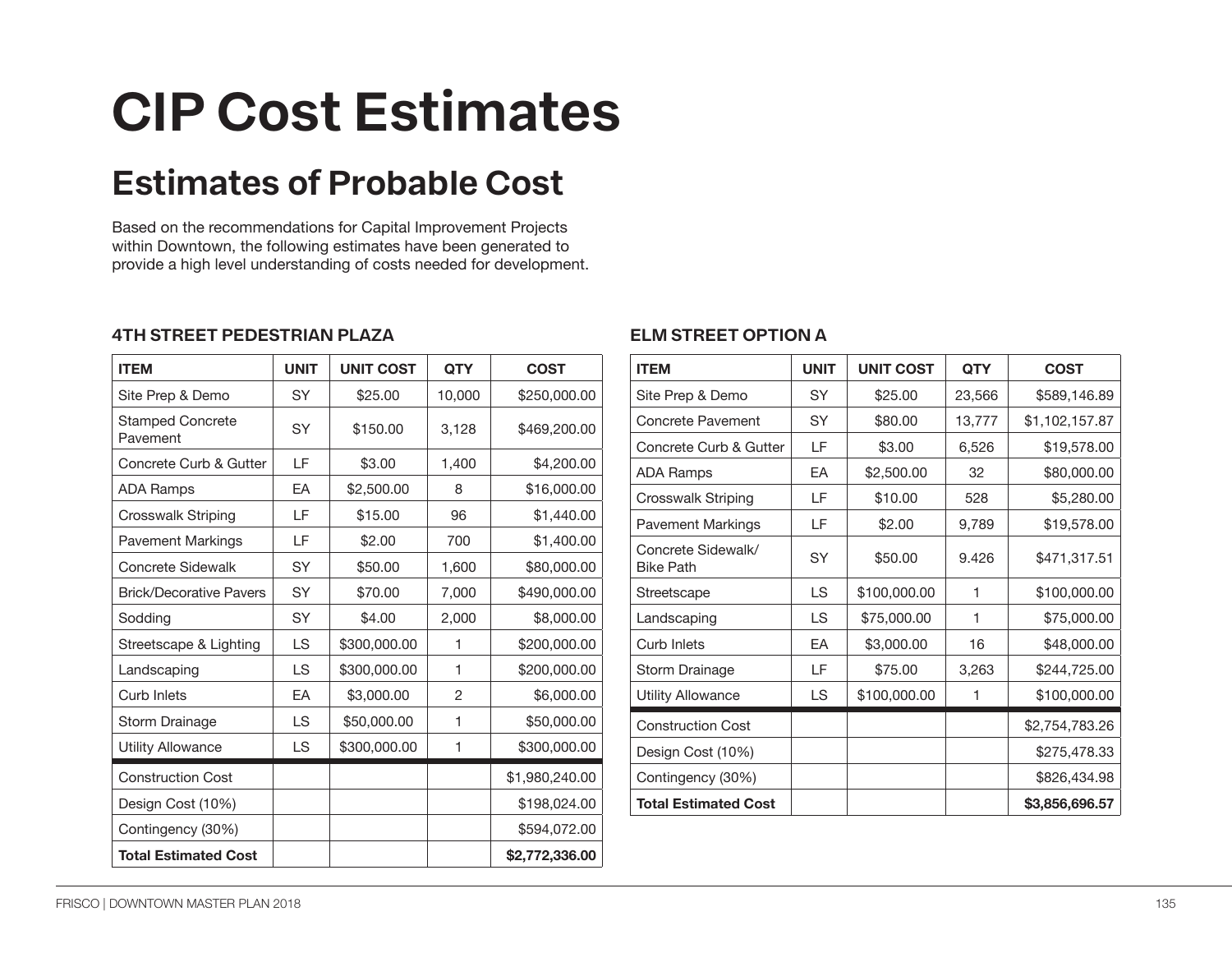

#### **PARKING GARAGE**

| <b>ITEM</b>                 | <b>UNIT</b> | <b>UNIT COST</b> | <b>QTY</b> | <b>COST</b>     |
|-----------------------------|-------------|------------------|------------|-----------------|
| Parking Space               | EA          | \$25,000.00      | 369        | \$9,225,000.00  |
| <b>Construction Cost</b>    |             |                  |            | \$9,225,000.00  |
| Design Cost (10%)           |             |                  |            | \$922,500.00    |
| Contingency (30%)           |             |                  |            | \$2,767,500.00  |
| <b>Total Estimated Cost</b> |             |                  |            | \$12,915,000.00 |

Note: The typical cost of parking garages can be estimated by establishing a cost per space of the proposed facility. However, the range of costs can vary greatly depending on cost of materials, construction method, architectural design, and site challenges. In general, parking structures can cost between \$18,000 per space to \$50,000 per space.

For the proposed site of the 4th Street garage in Downtown Frisco, the team estimates the cost to be \$25,000 per space in 2018 dollars. With a total of 379 parking spaces in the proposed garage for this site, it is estimated to cost approximately \$9.2 Million.

#### **MAIN STREET OPTION B**

| <b>ITEM</b>                                      | <b>UNIT</b> | <b>UNIT COST</b> | <b>QTY</b> | <b>COST</b>    |
|--------------------------------------------------|-------------|------------------|------------|----------------|
| Site Prep & Demo                                 | SY          | \$25.00          | 27,111     | \$677,777.10   |
| <b>Concrete Pavement</b>                         | SY          | \$80.00          | 17,622     | \$1,409,763.68 |
| Concrete Curb & Gutter                           | LF          | \$3.00           | 6,100      | \$18,300.00    |
| Roundabout (including<br><b>ROW Acquisition)</b> | <b>LS</b>   | \$600,000.00     | 1          | \$600,000.00   |
| <b>ADA Ramps</b>                                 | EA          | \$2,000.00       | 36         | \$72,000.00    |
| <b>Crosswalk Striping</b>                        | LF          | \$10.00          | 972        | \$9,720.00     |
| <b>Pavement Markings</b>                         | LF          | \$2.00           | 9,150      | \$18,300.00    |
| <b>Concrete Sidewalk</b>                         | SY          | \$50.00          | 9,489      | \$474,439.70   |
| Streetscape                                      | LS          | \$150,000.00     | 1          | \$150,000.00   |
| Landscaping                                      | <b>LS</b>   | \$100,000.00     | 1          | \$100,000.00   |
| <b>Curb Inlets</b>                               | EA          | \$3,000.00       | 18         | \$54,000.00    |
| <b>Storm Drainage</b>                            | LF          | \$75.00          | 3,050      | \$228,750.00   |
| <b>Traffic Signal</b><br>Modifications           | LS          | \$400,000.00     | 1          | \$400,000.00   |
| <b>Utility Allowance</b>                         | <b>LS</b>   | \$100,000.00     | 1          | \$100,000.00   |
| <b>Construction Cost</b>                         |             |                  |            | \$4,281,050.48 |
| Design Cost (10%)                                |             |                  |            | \$428,105.05   |
| Contingency (30%)                                |             |                  |            | \$1,284,315.14 |
| <b>Total Estimated Cost</b>                      |             |                  |            | \$5,993,470.67 |

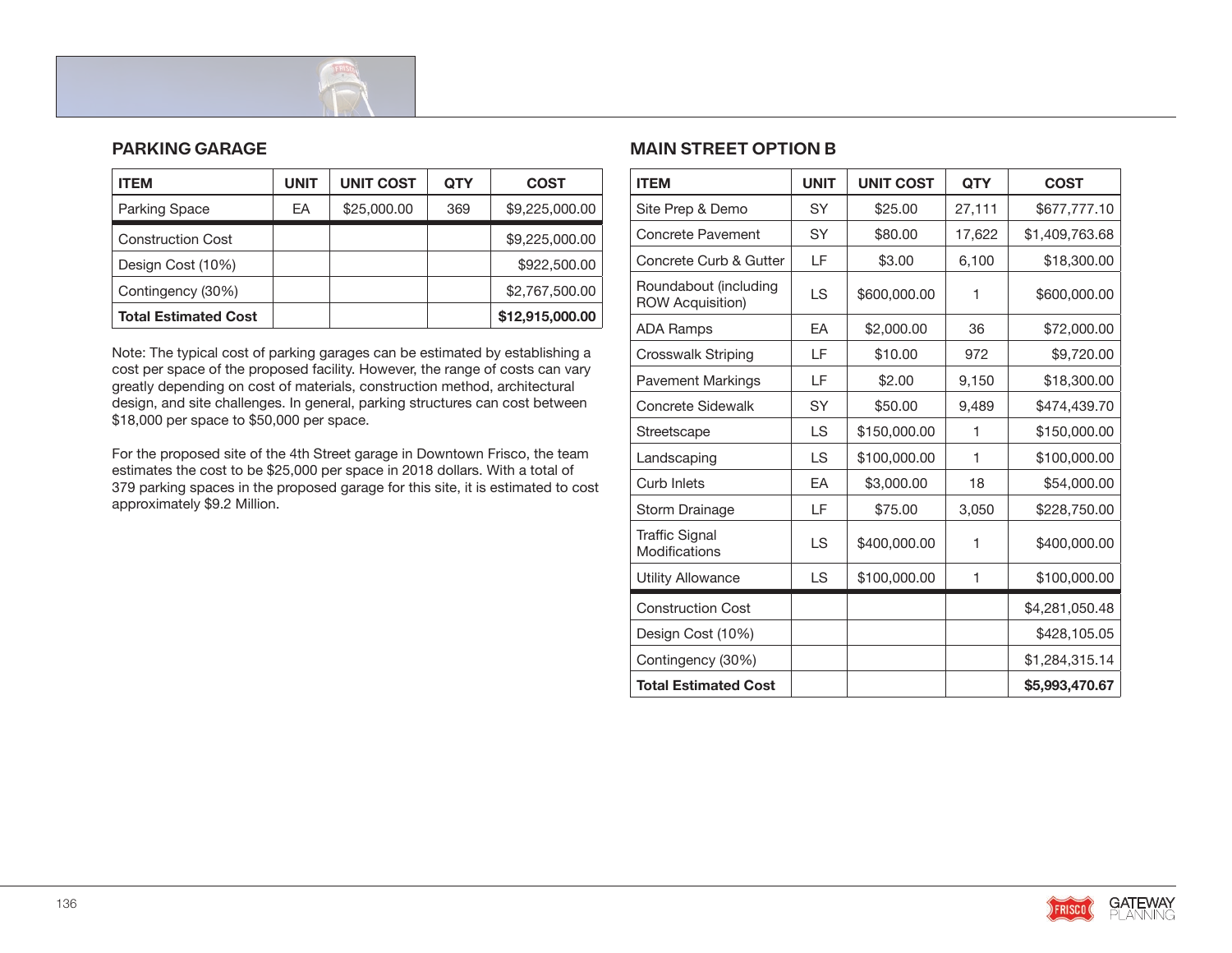#### **12" WATER LINE LOOP CONNECTIONS**

| <b>ITEM</b>                                     | <b>UNIT</b> | <b>UNIT COST</b> | <b>QTY</b> | <b>COST</b>    |
|-------------------------------------------------|-------------|------------------|------------|----------------|
| 12" WL, 5th Street -<br>Half Main to Oak Street | LF          | \$250.00         | 560        | \$140,000.00   |
| 12" WL, Half Main to<br>Maple Street            | ΙF          | \$250.00         | 1,230      | \$307,500.00   |
| 12" WL, Ash Street -<br>1st to 5th/Parkwood     | LF          | \$250.00         | 1,450      | \$362,500.00   |
| 12" WL, Parkwood -<br>Hickory to Ash Street     | LF          | \$250.00         | 350        | \$87,500.00    |
| 12" WL, Ash to Pecan                            | LF          | \$250.00         | 350        | \$87,500.00    |
| 12" WL, Elm to Main                             | LF          | \$250.00         | 350        | \$87,500.00    |
| 12" WL, 4th Street -<br>Pecan to Walnut         | LF          | \$250.00         | 1,400      | \$350,000.00   |
| <b>Construction Cost</b>                        |             |                  |            | \$1,422,500.00 |
| Design Cost (10%)                               |             |                  |            | \$142,250.00   |
| Contingency (30%)                               |             |                  |            | \$426,750.00   |
| <b>Total Estimated Cost</b>                     |             |                  |            | \$1,991,500.00 |

## **1ST STREET REROUTE / 2ND STREET**

| <b>ITEM</b>                 | <b>UNIT</b> | <b>UNIT COST</b> | <b>QTY</b> | <b>COST</b>    |
|-----------------------------|-------------|------------------|------------|----------------|
| Site Prep & Demo            | SY          | \$25.00          | 13,332     | \$333,300.00   |
| <b>Concrete Pavement</b>    | SY          | \$70.00          | 8,889      | \$622,216.00   |
| Concrete Curb & Gutter      | LF          | \$3.00           | 4,000      | \$12,000.00    |
| <b>ADA Ramps</b>            | EA          | \$2,000.00       | 4          | \$8,000.00     |
| Crosswalk Striping          | LF          | \$10.00          | 72         | \$720.00       |
| <b>Pavement Markings</b>    | LF          | \$2.00           | 4,000      | \$8,000.00     |
| Concrete Sidewalk           | SY          | \$50.00          | 4,444      | \$222,220.00   |
| Streetscape                 | LS          | \$50,000.00      | 1          | \$50,000.00    |
| Landscaping                 | LS          | \$30,000.00      | 1          | \$30,000.00    |
| Curb Inlets                 | EA          | \$3,000.00       | 2          | \$6,000.00     |
| Storm Drainage              | ΙF          | \$75.00          | 1,238      | \$92,850.00    |
| <b>Utility Allowance</b>    | LS          | \$25,000.00      | 1          | \$25,000.00    |
| <b>Construction Cost</b>    |             |                  |            | \$1,385,306.00 |
| Design Cost (10%)           |             |                  |            | \$138,530.60   |
| Contingency (30%)           |             |                  |            | \$415,591.80   |
| <b>Total Estimated Cost</b> |             |                  |            | \$1,939,428.40 |